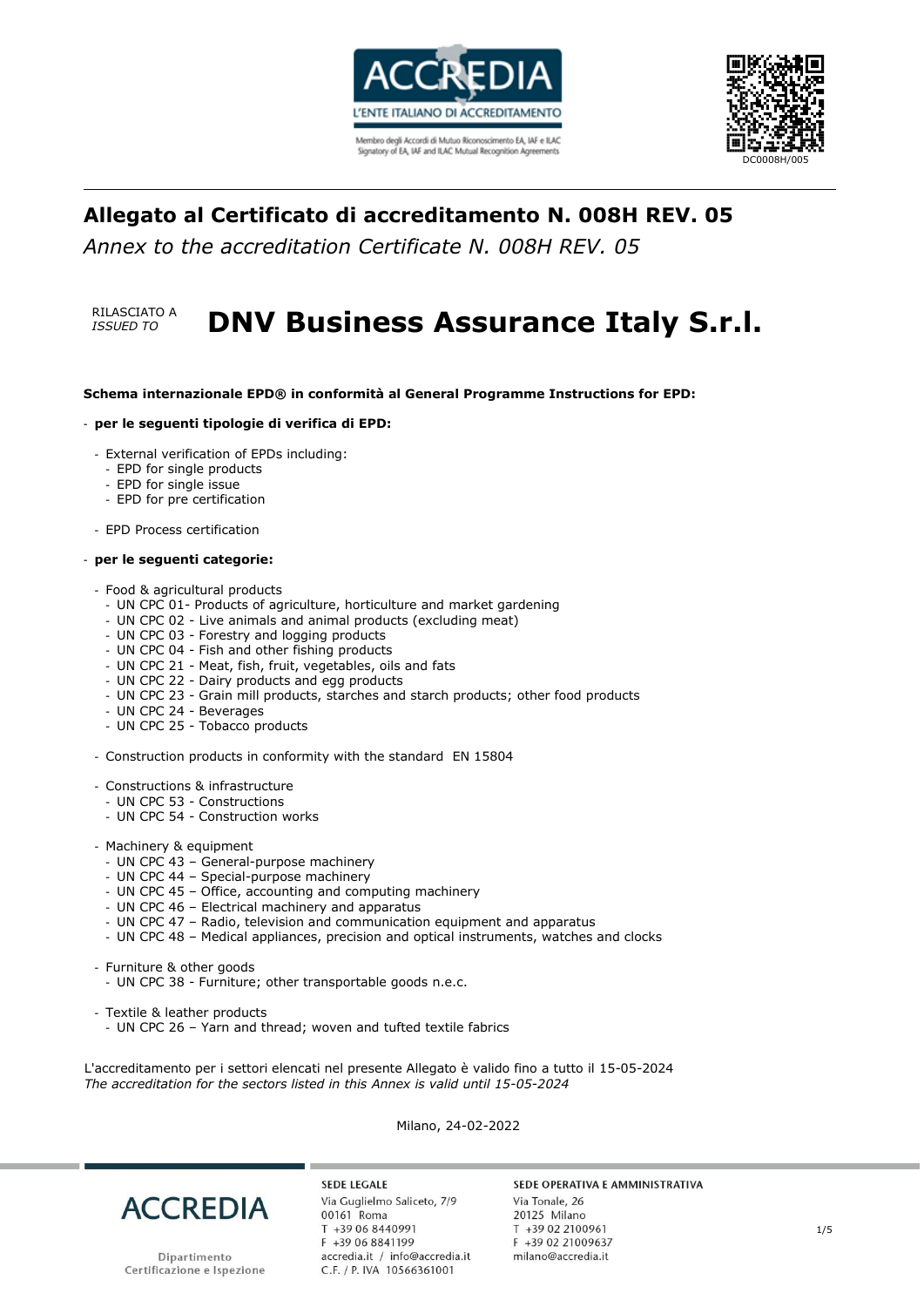



# **Allegato al Certificato di accreditamento N. 008H REV. 05**

*Annex to the accreditation Certificate N. 008H REV. 05*

- UN CPC 27 Textile articles other than apparel
- UN CPC 28 Knitted or crocheted fabrics; wearing apparel
- UN CPC 29 Leather and leather products; footwear
- Wood & paper products (non-construction)
	- UN CPC 31 Products of wood, cork, straw and plaiting materials
	- UN CPC 32 Pulp, paper and paper products; printed matter and related articles
- Fuels & chemical products (non-construction)
	- UN CPC 11 Coal and lignite; peat
	- UN CPC 12 Crude petroleum and natural gas
	- UN CPC 13 Uranium and thorium ores and concentrates
	- UN CPC 33 Coke oven products; refined petroleum products; nuclear fuel
	- UN CPC 34 Basic chemicals
	- UN CPC 35 Other chemical products; man-made fibres
- Glass and plastic products (non-construction)
	- UN CPC 36 Rubber and plastics products
	- UN CPC 37 Glass and glass products and other non-metallic products n.e.c.
- Metal products (non-construction)
	- UN CPC 41 Basic metals
	- UN CPC 42 Fabricated metal products, except machinery and equipment
- Services
	- UN CPC 18 Natural water
	- UN CPC 39 Wastes or scraps
	- UN CPC 61 Wholesale trade services
	- UN CPC 62 Retail trade services
	- UN CPC 63 Accomodation, food and beverage services
	- UN CPC 64 Passsenger transport services
	- UN CPC 65 Freight transport services
	- UN CPC 66 Rental services or transport vehicles with operators
	- UN CPC 67 Supporting transport services
	- UN CPC 68 Postal and courier services
	- UN CPC 71 Financial and related services
	- UN CPC 72 Real estate services
	- UN CPC 73 Leasing or rental services without operator
	- UN CPC 81 Research and development services
	- UN CPC 82 Legal and accounting services
	- UN CPC 83 Other professional, technical and business services
	- UN CPC 84 Telecommunications, broadcasting and information supply services
	- UN CPC 85 Support services
	- UN CPC 86 Support services to agriculture, hunting, forestry, fishing, mining and utilities
	- UN CPC 87 Maintenance, repair and installation (except constructions) services
	- UN CPC 88 Manufacturing services on physical inputs owned by others
	- UN CPC 89 Other manufacturing services; publishing, printing and reproduction services; materials recovery services

L'accreditamento per i settori elencati nel presente Allegato è valido fino a tutto il 15-05-2024 *The accreditation for the sectors listed in this Annex is valid until 15-05-2024*

Milano, 24-02-2022



Dipartimento Certificazione e Ispezione

**SEDE LEGALE** Via Guglielmo Saliceto, 7/9 00161 Roma T +39 06 8440991 F +39 06 8841199 accredia.it / info@accredia.it C.F. / P. IVA 10566361001

### SEDE OPERATIVA E AMMINISTRATIVA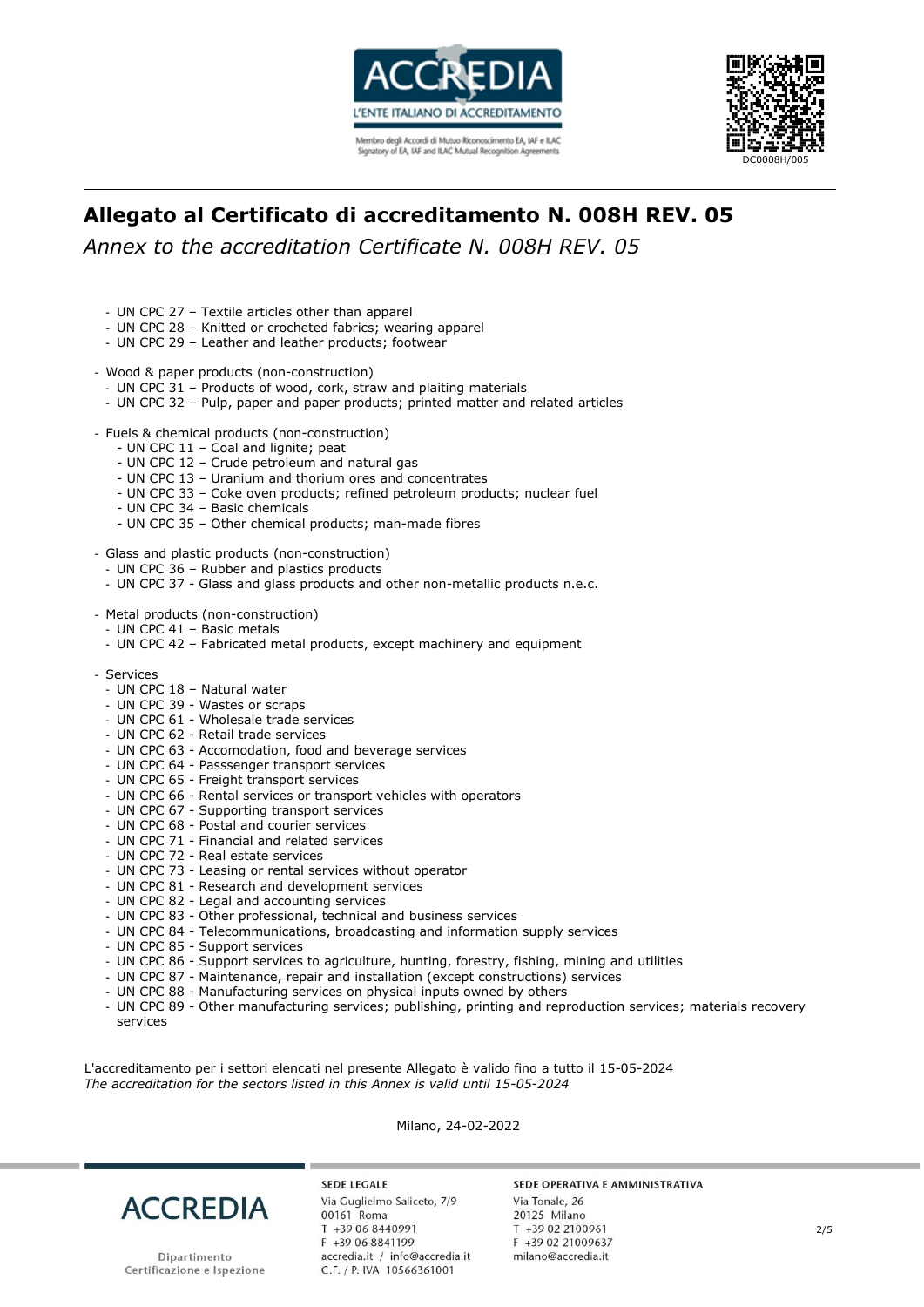



# **Allegato al Certificato di accreditamento N. 008H REV. 05**

*Annex to the accreditation Certificate N. 008H REV. 05*

- UN CPC 91 Public administration and other services provided to the community as a whole; compulsory social security services
- UN CPC 92 Education services
- UN CPC 93 Human health and social care services
- UN CPC 94 Sewage and waste collection, treatment and disposal and other environmental protection services
- UN CPC 95 Services of membership organizations
- UN CPC 96 Recreational, cultural and sporting services
- UN CPC 97 Other services
- UN CPC 98 Domestic services
- UN CPC 99 Services provided by extraterritorial organizations and bodies

### *International EPD® System in conformity with the General Programme Instructions for EPD:*

#### - *for the following types of EPD verifications:*

- *External verification of EPDs including:*
	- *EPD for single products*
	- *EPD for single issue*
	- *EPD for pre certification*
- *EPD Process certification*

#### - *for the following categories:*

- *Food & agricultural products*
- *UN CPC 01- Products of agriculture, horticulture and market gardening*
- *UN CPC 02 - Live animals and animal products (excluding meat)*
- *UN CPC 03 - Forestry and logging products*
- *UN CPC 04 - Fish and other fishing products*
- *UN CPC 21 - Meat, fish, fruit, vegetables, oils and fats*
- *UN CPC 22 - Dairy products and egg products*
- *UN CPC 23 - Grain mill products, starches and starch products; other food products*
- *UN CPC 24 - Beverages*
- *UN CPC 25 - Tobacco products*
- *Construction products in conformity with the standard EN 15804*
- *Constructions & infrastructure*
- *UN CPC 53 - Constructions*
- *UN CPC 54 - Construction works*
- *Machinery & equipment*
	- *UN CPC 43 – General-purpose machinery*
	- *UN CPC 44 – Special-purpose machinery*
	- *UN CPC 45 – Office, accounting and computing machinery*
	- *UN CPC 46 – Electrical machinery and apparatus*
	- *UN CPC 47 – Radio, television and communication equipment and apparatus*

L'accreditamento per i settori elencati nel presente Allegato è valido fino a tutto il 15-05-2024 *The accreditation for the sectors listed in this Annex is valid until 15-05-2024*

Milano, 24-02-2022



**SEDE LEGALE** Via Guglielmo Saliceto, 7/9 00161 Roma T +39 06 8440991 F +39 06 8841199 accredia.it / info@accredia.it<br>C.F. / P. IVA 10566361001

### SEDE OPERATIVA E AMMINISTRATIVA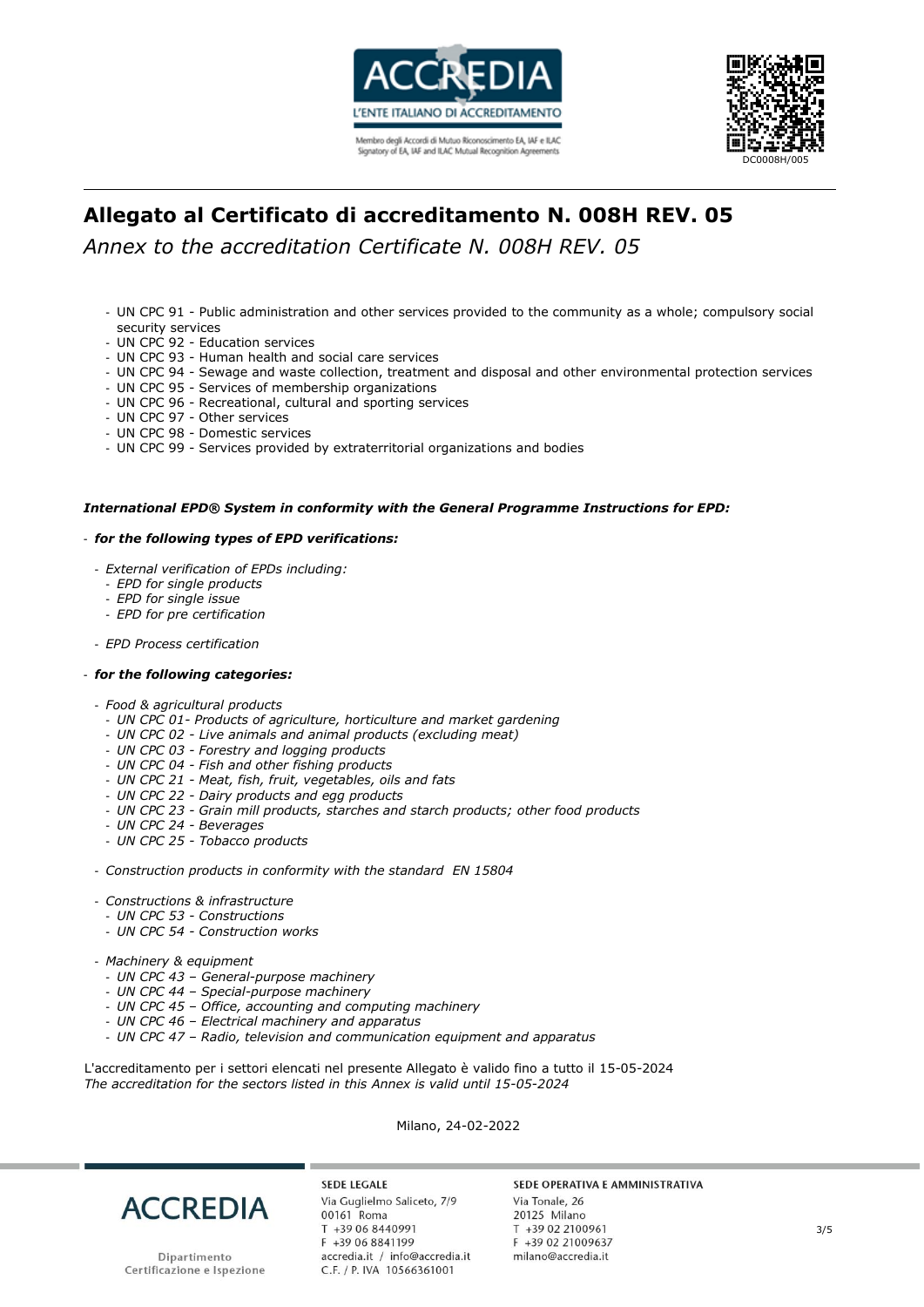



# **Allegato al Certificato di accreditamento N. 008H REV. 05**

*Annex to the accreditation Certificate N. 008H REV. 05*

- *UN CPC 48 – Medical appliances, precision and optical instruments, watches and clocks*
- *Furniture & other goods*
	- *UN CPC 38 - Furniture; other transportable goods n.e.c.*
- *Textile & leather products*
	- *UN CPC 26 – Yarn and thread; woven and tufted textile fabrics*
	- *UN CPC 27 – Textile articles other than apparel*
	- *UN CPC 28 – Knitted or crocheted fabrics; wearing apparel*
	- *UN CPC 29 – Leather and leather products; footwear*
- *Wood & paper products (non-construction)*
	- *UN CPC 31 – Products of wood, cork, straw and plaiting materials*
	- *UN CPC 32 – Pulp, paper and paper products; printed matter and related articles*
- *Fuels & chemical products (non-construction)*
- *UN CPC 11 – Coal and lignite; peat*
- *UN CPC 12 – Crude petroleum and natural gas*
- *UN CPC 13 – Uranium and thorium ores and concentrates*
- *UN CPC 33 – Coke oven products; refined petroleum products; nuclear fuel*
- *UN CPC 34 – Basic chemicals*
- *UN CPC 35 – Other chemical products; man-made fibres*
- *Glass and plastic products (non-construction)*
- *UN CPC 36 – Rubber and plastics products*
- *UN CPC 37 - Glass and glass products and other non-metallic products n.e.c.*
- *Metal products (non-construction)*
	- *UN CPC 41 – Basic metals*
	- *UN CPC 42 – Fabricated metal products, except machinery and equipment*
- *Services*
	- *UN CPC 18 – Natural water*
	- *UN CPC 39 - Wastes or scraps*
	- *UN CPC 61 - Wholesale trade services*
	- *UN CPC 62 - Retail trade services*
	- *UN CPC 63 - Accomodation, food and beverage services*
	- *UN CPC 64 - Passsenger transport services*
	- *UN CPC 65 - Freight transport services*
	- *UN CPC 66 - Rental services or transport vehicles with operators*
	- *UN CPC 67 - Supporting transport services*
	- *UN CPC 68 - Postal and courier services*
	- *UN CPC 71 - Financial and related services*
	- *UN CPC 72 - Real estate services*
	- *UN CPC 73 - Leasing or rental services without operator*
	- *UN CPC 81 - Research and development services*
	- *UN CPC 82 - Legal and accounting services*
	- *UN CPC 83 - Other professional, technical and business services*
	- *UN CPC 84 - Telecommunications, broadcasting and information supply services*

L'accreditamento per i settori elencati nel presente Allegato è valido fino a tutto il 15-05-2024 *The accreditation for the sectors listed in this Annex is valid until 15-05-2024*

Milano, 24-02-2022



Dipartimento Certificazione e Ispezione

**SEDE LEGALE** Via Guglielmo Saliceto, 7/9 00161 Roma T +39 06 8440991 F +39 06 8841199 accredia.it / info@accredia.it<br>C.F. / P. IVA 10566361001

#### SEDE OPERATIVA E AMMINISTRATIVA